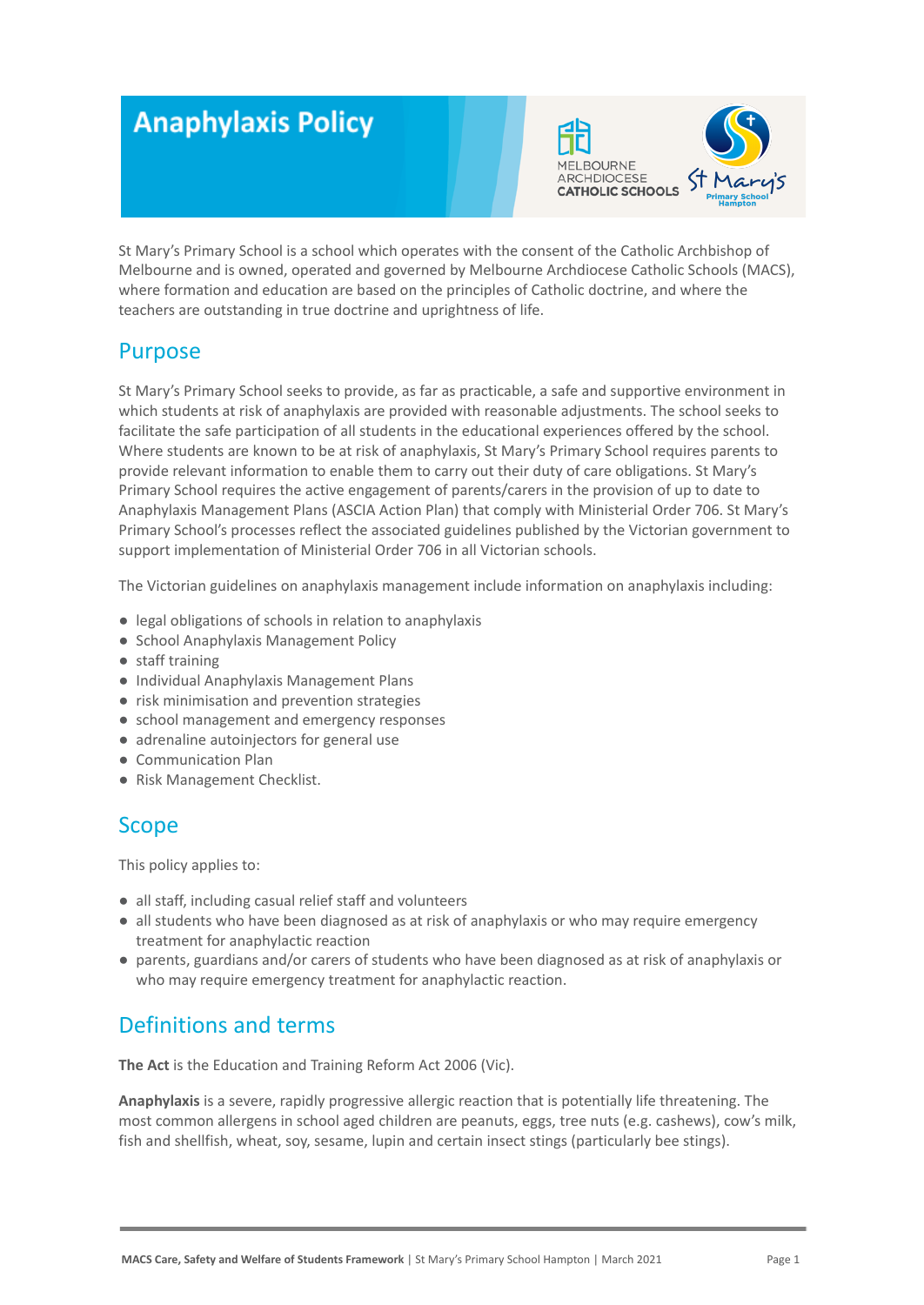**ASCIA** is an acronym, short for Australasian Society of Clinical Immunology and Allergy, the peak professional body of clinical immunology and allergy in Australia and New Zealand.

**ASCIA Action Plan** is the plan that is a nationally recognised action plan for anaphylaxis developed by ASCIA. These plans are device specific; that is, they list the student's prescribed adrenaline autoinjector (e.g. EpiPen® or EpiPen® Jr) and must be completed by the student's medical practitioner. Should a different adrenaline autoinjector become available in Australia, then a different ASCIA Action Plan specific to that device would be developed. This plan is one of the components of the student's Individual Anaphylaxis Management Plan.

**Autoinjector** is an adrenaline autoinjector device, approved for use by the Commonwealth Government Therapeutic Goods Administration, which can be used to administer a single pre-measured dose of adrenaline to those experiencing a severe allergic reaction (anaphylaxis).

**The Department** is the Victorian Department of Education and Training

**The Guidelines** are the Anaphylaxis Guidelines – A resource for managing severe allergies in Victorian schools, published by the Department of Education and Training for use by all schools in Victoria and updated from time to time.

**Online training course** is the ASCIA Anaphylaxis e-training for Victorian Schools approved by the Secretary pursuant to clause 5.5.4 of Ministerial Order 706.

**Ministerial Order 706** is Ministerial Order 706 - Anaphylaxis Management in Victorian Schools which outlines legislated requirements for schools and key inclusions for their Anaphylaxis Management Policy.

## **Procedures**

St Mary's Primary School will engage with the parents/carers of students at risk of anaphylaxis to develop risk minimisation strategies and management strategies. The School will also take reasonable steps to ensure each staff member has adequate knowledge about allergies, anaphylaxis and the school's expectations in responding to an anaphylactic reaction. The principal will purchase additional adrenaline autoinjectors for general use. These will be stored in the sick bay/fist aide room and/or in the school's portable first aid kit as required.

As reflected in Ministerial Order 706 and the school's enrolment agreement, parents are required to provide the school with up to date medical information to enable the school to carry out its duty of care. Parents are responsible for the provision of an updated Individual Action Plan (ASCIA Action Plan) signed by the treating medical practitioner together with a recent photo of their child and any medications and autoinjectors referenced in the plan and recommended for administration. Parents are also responsible for replacing the recommended medication and/or autoinjectors prior to their expiry date. [School name] will store and display completed ASCIA Action Plans to facilitate access for staff e.g. in staff working areas, sick bay and class teacher manuals. Parents must participate in an annual Program Support Group meeting to revise their child's anaphylaxis management plan and update the plan based on medical advice.

## **1. Individual Anaphylaxis Management Plans**

St Mary's Primary School will ensure that all students who have been diagnosed by a medical practitioner as being at risk of anaphylaxis have an Individual Anaphylaxis Management Plan developed in consultation with the student's parents, guardians and/or carers. These plans will be updated:

- annually
- when the student's medical condition changes
- as soon as possible after a student has an anaphylactic reaction at school
- when a student is to participate in an off-site excursion or special event organised or attended by the school.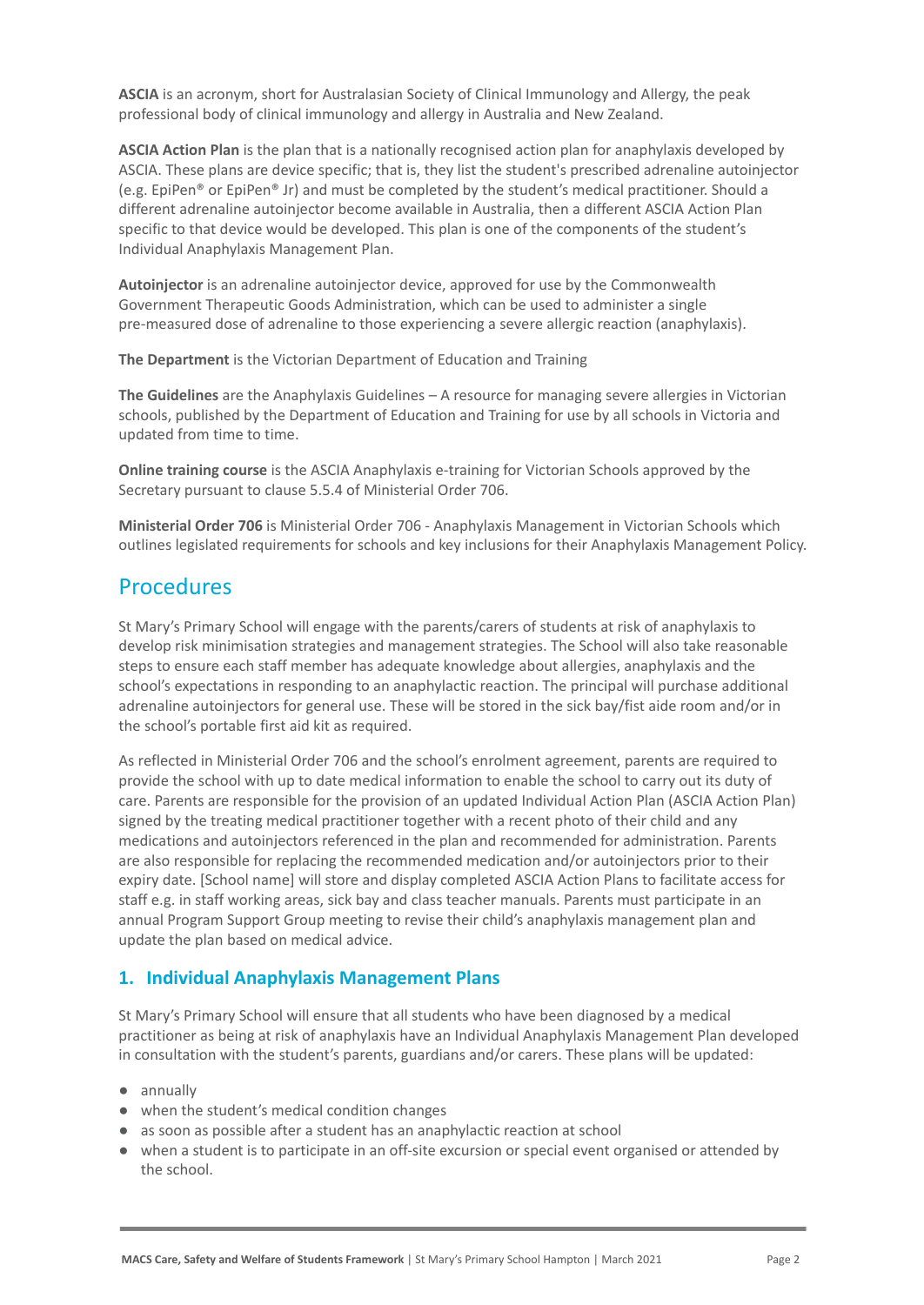St Mary's Primary School will require the plan to be in place as soon as practicable after the student is enrolled and where possible before their first day of school. An Interim management Plan will be put into place for a student who is diagnosed with anaphylaxis after enrolment at the school until the Plan is developed. The principal or delegate will develop an interim plan in consultation with parents. Training and a briefing will occur as soon as possible after the interim plan is developed.

The Individual Anaphylaxis Management Plan will comply with Ministerial Order 706 and record:

- student allergies
- locally relevant risk minimisation and prevention strategies
- names of people responsible for implementing risk minimisation and prevention strategies
- storage of medication
- student emergency contact details
- student ASCIA Action Plans.

The student's Individual Anaphylaxis Management Plan will be reviewed, in consultation with the student's parents in all of the following circumstances:

- annually
- if the student's medical condition, insofar as it relates to allergy and the potential for anaphylactic reaction, changes
- as soon as practicable after the student has an anaphylactic reaction at School
- when the student is to participate in an off-site activity, such as camps and excursions, or at special events conducted, organised or attended by the School (e.g. class parties, elective subjects, cultural days, fetes, incursions).

See Anaphylaxis Support Resource 1: Example of Individual anaphylaxis management plan

### **2. Risk minimisation and prevention strategies**

St Mary's Primary School will ensure that risk minimisation and prevention strategies are in place for all relevant in-school and out-of-school settings which include (but are not limited to) the following:

- during classroom activities (including class rotations, specialist and elective classes)
- between classes and other breaks
- in canteens
- during recess and lunchtimes
- before and after school where supervision is provided (excluding OSHC)
- special events including incursions, sports, cultural days, fetes or class parties, excursions and camps.

St Mary's Primary School will not ban certain types of foods (e.g. nuts) as it is not practicable to do so, and is not a strategy recommended by the Department or the Royal Children's Hospital. However, the school will avoid the use of nut based products in all school activities, request that parents do not send those items to school if at all possible; that the canteen eliminate or reduce the likelihood of such allergens, and the school will reinforce the rules about not sharing and not eating foods provided from home.

St Mary's Primary School will regularly review the risk minimisation strategies outlined in Appendix A: Risk Minimisation in light of information provided by parents related to the risk of anaphylaxis.

See Appendix A: Risk Minimisation strategies for schools.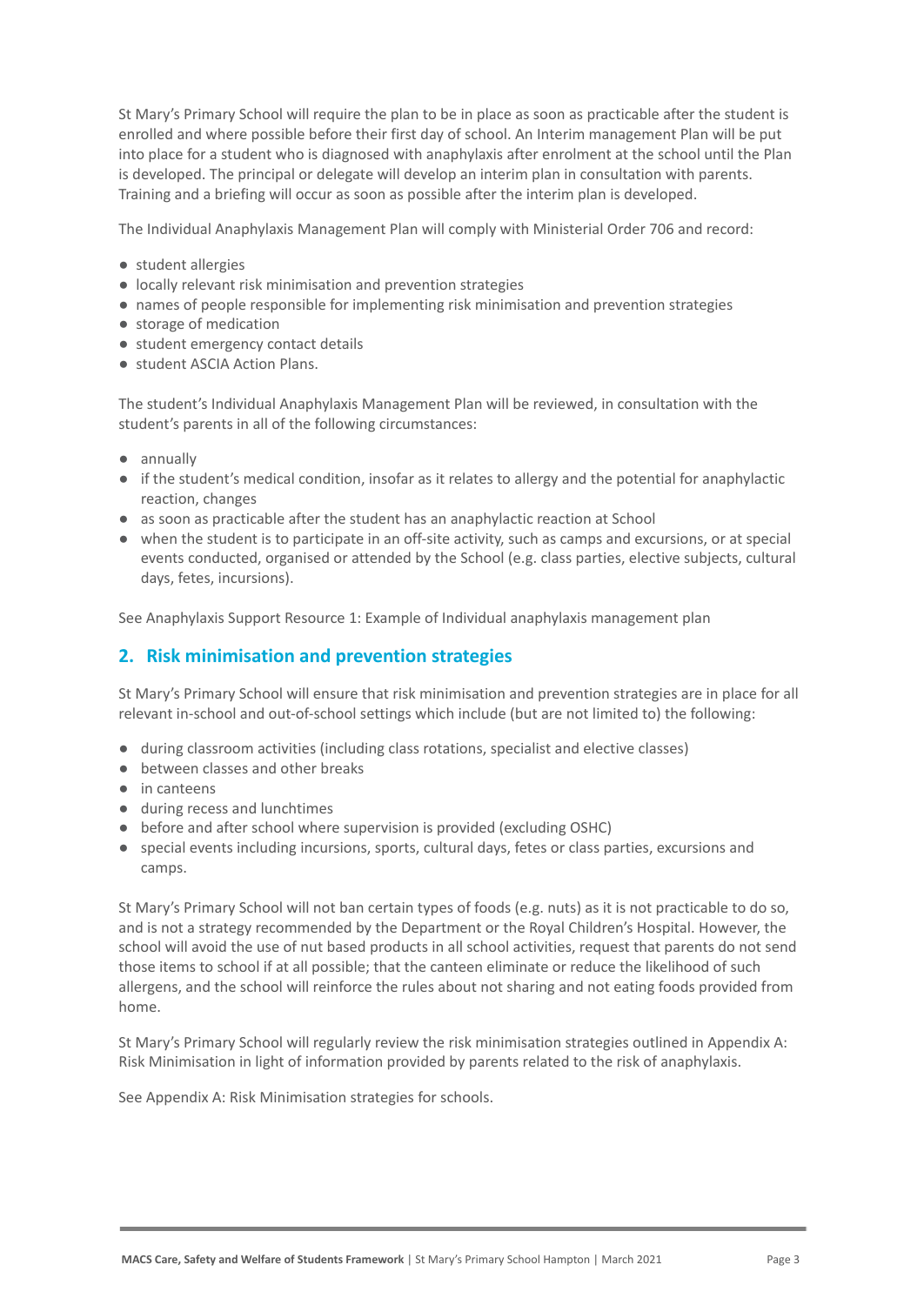## **3. Register of students at risk of anaphylactic reactions**

The principal will nominate a staff member to maintain an up-to-date register of students at risk of anaphylactic reaction. This information will be shared with all staff and accessible to all staff in an emergency.

### **4. Location of the Plans, storage and accessibility of autoinjectors (EpiPens)**

The location of individual anaphylaxis management plans and ASCIA plans during on-site normal school activities and during off-site activities will be known to staff so they are accessible in an emergency.

It is the responsibility of the principal to purchase autoinjectors for the school for general use:

as a back-up to autoinjectors that are provided for individual students by parents, in case there is a need for an autoinjector for another patient who has not previously been diagnosed at risk of anaphylaxis.

The Principal determines the number of additional autoinjector(s) required. In doing so, the Principal should take into account the following relevant considerations:

- the number of students enrolled at the school who have been diagnosed as being at risk of anaphylaxis, including those with an ASCIA Action Plan for allergic reactions (they are potentially at risk of anaphylaxis)
- the accessibility of autoinjectors (and the type) that have been provided by parents of students who have been diagnosed as being at risk of anaphylaxis
- the availability and sufficient supply of autoinjectors for general use in specified locations at the school including in the school yard, and at excursions, camps and special events conducted, organised or attended by the school
- that autoinjectors for general use have a limited life, and will usually expire within 12–18 months, and will need to be replaced at the school's expense either at the time of use or expiry, whichever is first.

The Principal will need to determine the type of autoinjector to purchase for general use. In doing so, it is important to note the following:

- autoinjectors available in Australia are EpiPen® and EpiPen Jnr®
- autoinjectors are designed so that anyone can use them in an emergency.

#### 4.1 When to use an Autoinjector for general use

Autoinjectors for general use will be used when:

- a student's prescribed autoinjector does not work, is misplaced, out of date or has already been used
- when instructed by a medical officer after calling 000
- First time reaction to be treated with adrenaline before calling 000.

*RCH help desk advise that you do not require permission or advice, this only delays the administration of adrenaline – if in doubt, give autoinjector as per ASCIA Action Plans.*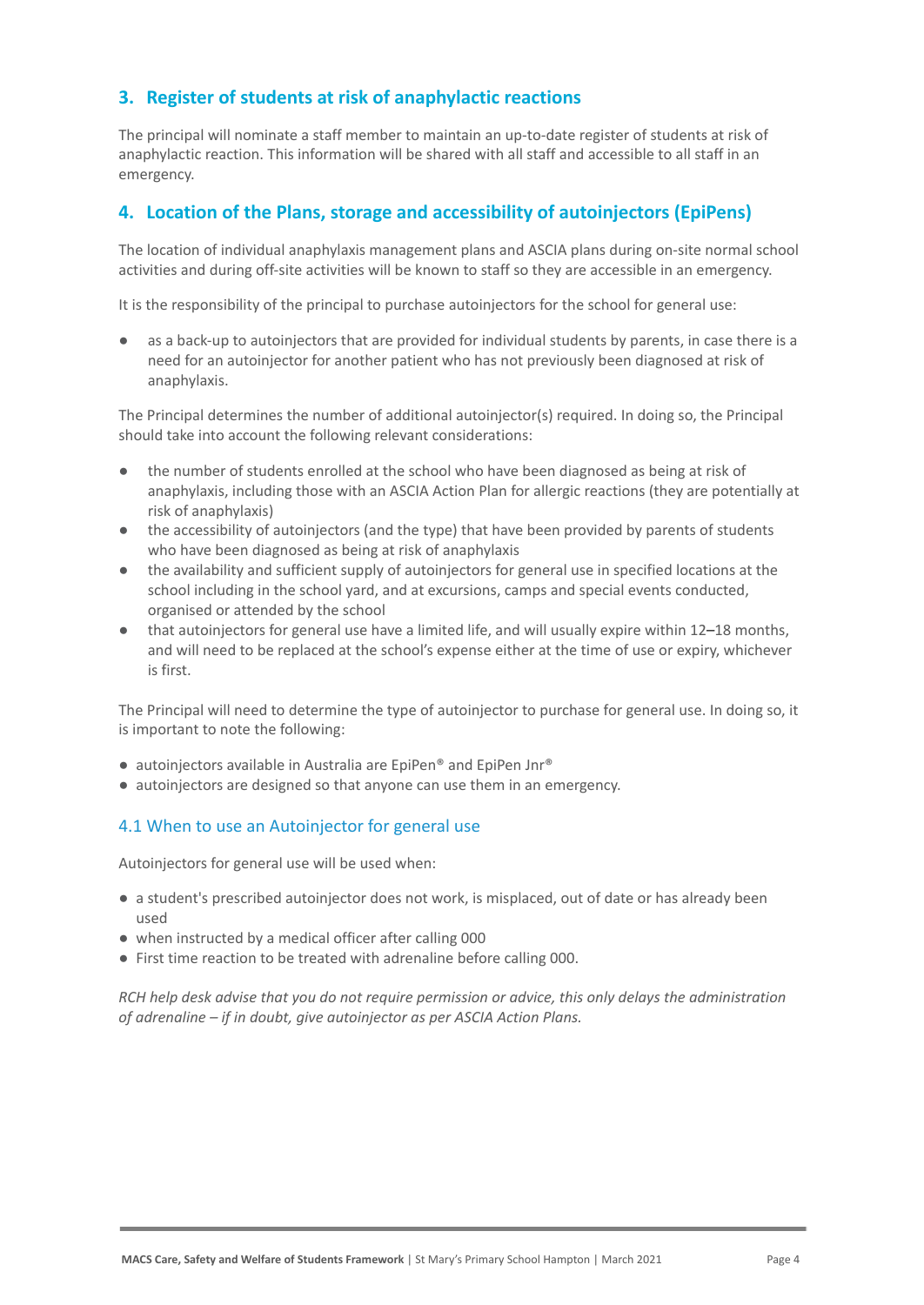## **5. Emergency response to anaphylactic reaction**

In an emergency anaphylaxis situation the student's ASCIA Action Plan, the emergency response procedures in this policy and general first aid procedures of the school must be followed.

The principal must ensure that when a student at risk of an anaphylactic reaction is under the care or supervision of the school outside normal class activities, such as in the school yard, on camps or excursions or at special events conducted, organised or attended by the school, there are sufficient staff present who have been trained in accordance with Ministerial Order 706.

Details of the location of Individual Anaphylaxis Management Plans and ASCIA Plans within the school, during excursions, camps and special events conducted, organised or attended by the school must be communicated to staff.

All staff are to be familiar with the location and storage and accessibility of autoinjectors in the school, including those for general use.

The principal must determine how appropriate communication with school staff, students and parents is to occur in event of an emergency about anaphylaxis.

Copies of the emergency procedures are prominently displayed in the relevant places in the school, for example, first aid room, classrooms and in/around other school facilities, including the canteen.

See Appendix B: Example emergency response to anaphylactic reaction procedures.

### **6. Staff training**

In compliance with Ministerial Order 706, it is recommended that all Victorian school staff undertake the online training course and have their competency in using an autoinjector tested in person within 30 days of completing the course by an Anaphylaxis Supervisor that has completed Course in Verifying the Correct Use of Adrenaline Autoinjector Devices 22303VIC. Staff are required to complete this training every two years.

School staff can also undertake face-to-face training Course in First Aid Management of Anaphylaxis 22300VIC or Course in Allergy and Anaphylaxis Awareness 10710NAT formerly 10313NAT.

St Mary's Primary School staff will require all staff to participate in training to manage an anaphylaxis incident. The training should take place as soon as practicable after a student at risk of anaphylaxis enrols and, where possible, before the student's first day at school.

Staff will undertake training to manage an anaphylaxis incident if they:

- conduct classes attended by students with a medical condition related to allergy and the potential for anaphylactic reaction
- are specifically identified and requested to do so by the principal based on the principal's assessment of the risk of an anaphylactic reaction occurring while a student is under that staff member's care, authority or supervision.

St Mary's Primary School will consider where appropriate whether casual relief teachers and volunteers should also undertake training.

St Mary's Primary School staff will:

- successfully complete an approved anaphylaxis management training course in compliance with Ministerial Order 706
- participate in the school's twice yearly briefings conducted by the school's anaphylaxis supervisor or another person nominated by the principal, who has completed an approved anaphylaxis management training program in the past two years.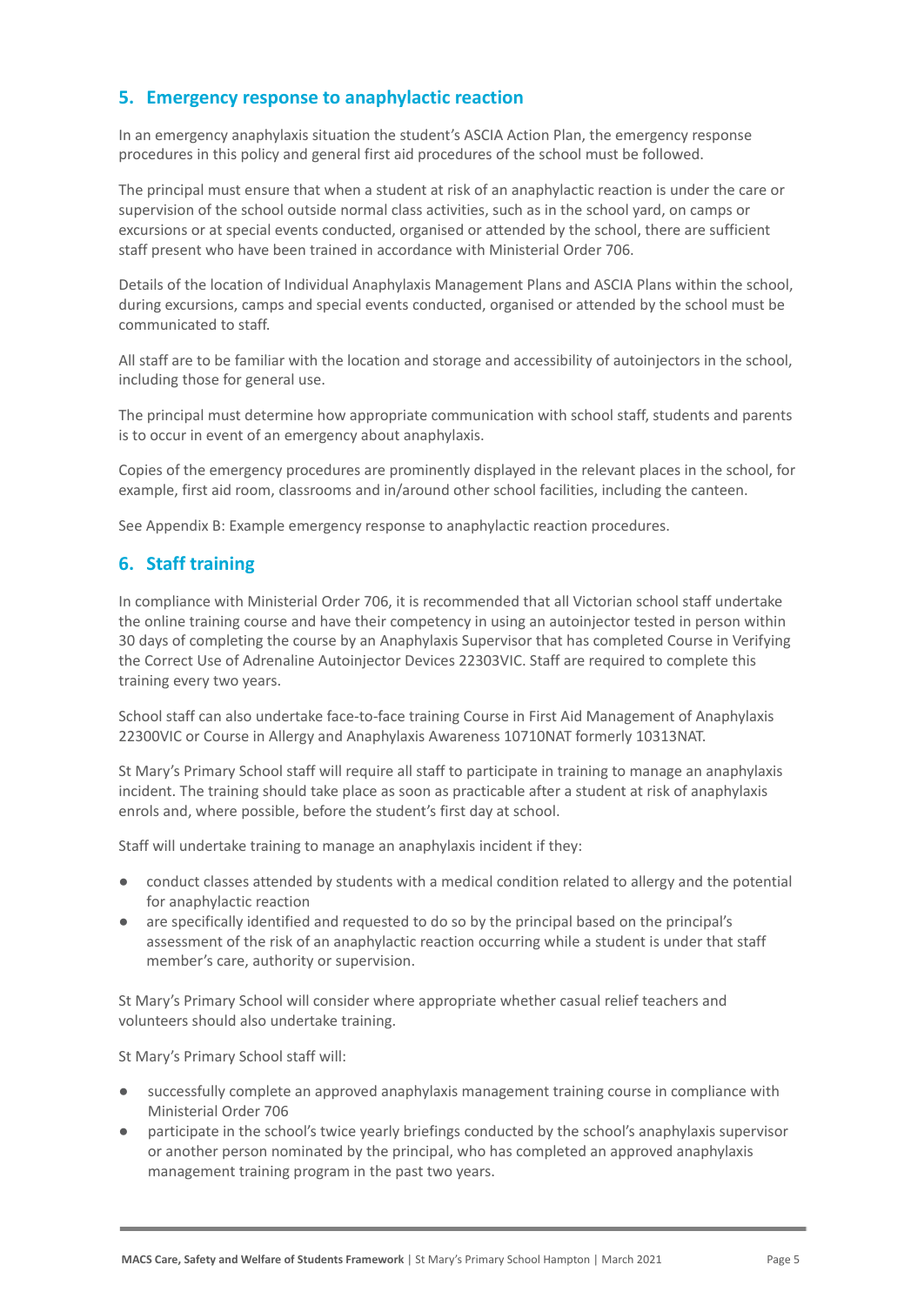A range of training programs are available and St Mary's Primary School will determine an appropriate anaphylaxis training strategy and implement this for staff St Mary's Primary School will ensure that staff are adequately trained and that a sufficient number of staff are trained in the management of anaphylaxis noting that this may change from time to time dependant on the number of students with ASCIA plans.

St Mary's Primary School will identify two staff to become School Anaphylaxis Supervisors. A key role will be to undertake competency checks on all staff who have successfully completed the ASCIA online training course. To qualify as a School Anaphylaxis Supervisor, the nominated staff members will need to complete an accredited short course that teaches them how to conduct a competency check on those who have completed the online training course e.g. Course in Verifying the Correct Use of Adrenaline Autoinjector Devices 22303VIC. At the end of the online training course, participants who have passed the assessment module, will be issued a certificate which needs to be signed by the School Anaphylaxis Supervisor to indicate that the participant has demonstrated their competency in using an adrenaline autoinjector device.

School staff that complete the online training course will be required to repeat that training and the adrenaline autoinjector competency assessment every two years.

The Asthma Foundation has been contracted by the Catholic Education Commission of Victoria to deliver training in the Course in Verifying the Use of Adrenaline Autoinjector Devices 22303VIC. Training in this course is current for three years.

St Mary's Primary School notes that Course in First Aid Management of Anaphylaxis 22300VIC and Course in Allergy and Anaphylaxis Awareness 10710NAT formerly 10313NAT are face-to-face courses that comply with the training requirements outlined in Ministerial Order 706. School staff that have completed these courses will have met the anaphylaxis training requirements for the documented period of time.

## 6.1 Twice Yearly Staff Briefing

St Mary's Primary School will ensure that twice yearly anaphylaxis management briefings are conducted, with one briefing held at the start of the year. The briefing will be conducted by the Anaphylaxis Supervisor or another staff member who has completed an Anaphylaxis Management Course in the previous two years. The school will use the template presentation for the briefing provided by the Department of Education for use in Victorian schools.

The briefing will include information about the following:

- the school's legal requirements as outlined in Ministerial Order 706
- the school's anaphylaxis management policy
- causes, signs and symptoms of anaphylaxis
- pictures of students at risk of anaphylaxis, details of their year level, allergens, medical condition and risk management plans including location of their medication
- ASCIA Action Plan for Anaphylaxis and how to use an auto injector, including practising with a trainer auto injector
- the school's general first aid and emergency responses
- location of and access to auto injectors that have been provided by parents or purchased by the school for general use.

All school staff should be briefed on a regular basis about anaphylaxis and the school's anaphylaxis management policy.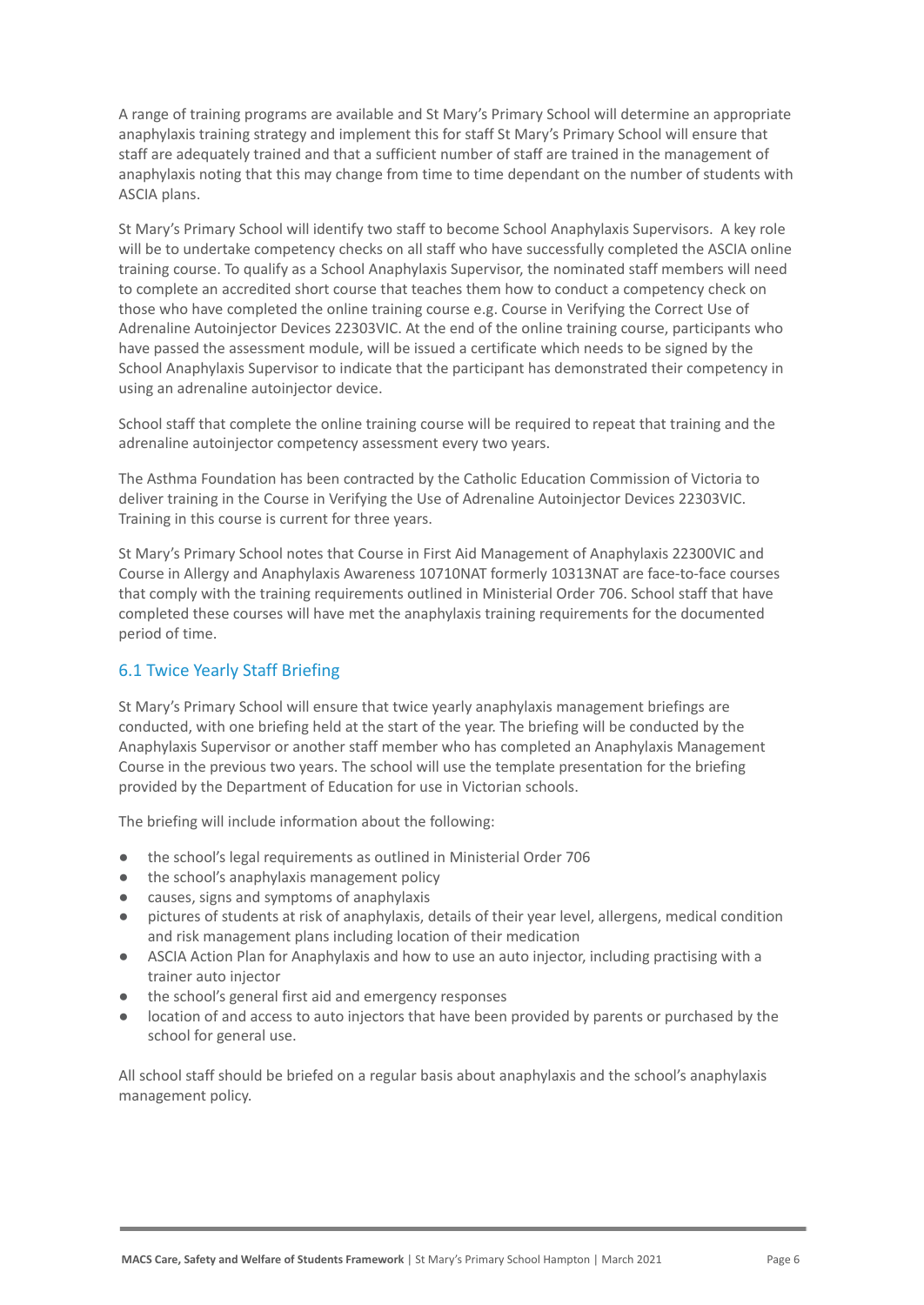## **7. Anaphylaxis communication plan**

St Mary's Primary School will be responsible for ensuring that a communication plan is developed to provide information to all school staff, students and parents about anaphylaxis and the school's anaphylaxis management policy.

This communication plan will include strategies for advising school staff, students and parents about how to respond to an anaphylaxis reaction of a student in various environments:

- during normal school activities, including in a classroom, in the school yard, in all school buildings and sites including gymnasiums and halls
- during off-site or out of school activities, including on excursions, school camps and at special events conducted, organised or attended by the school.

The Communication Plan will include procedures to inform volunteers and casual relief staff of students who are at risk of anaphylaxis and of their role in responding to an anaphylactic reaction experienced by a student in their care. St Mary's Primary School will ensure that the school staff are adequately trained (by completing:

- First Aid Management of Anaphylaxis 22300VIC or Course in Allergy and Anaphylaxis Awareness 10710NAT formerly 10313NAT course every 3 years, or
- ASCIA e-training every 2 years together with associated competency checks by suitably trained Anaphylaxis Supervisor that has completed Course in Verifying the Correct Use of Adrenaline Autoinjector Devices 22303VIC.

AND provision of

● an in house briefing at least twice per calendar year in accordance with Ministerial Order 706.

## **8. Procedures**

Schools must provide to staff the actions and procedures to be undertaken in the school to ensure that the requirements of the MACS policy are enacted.

#### **1. Register of students with anaphylaxis**

- How this information will be recorded, what will be included.
- Where it is located .
- Who will maintain and update the register.

#### **2. Location, storage and accessibility of autoinjectors (EpiPen)**

- Where the plans and EpiPen's will be located student and those for general use.
- Procedures for camps, excursions and special activities.

#### **3. Emergency Response**

- Complete and up-to-date list of students identified at risk of anaphylaxis and where this is located.
- Details of Individual Anaphylaxis Management Plans and ASCIA action plans and their locations within the school and during off site activities or special events.
- Location and storage of autoinjectors, including those for general use.
- How appropriate communication with staff, students, parents is to occur.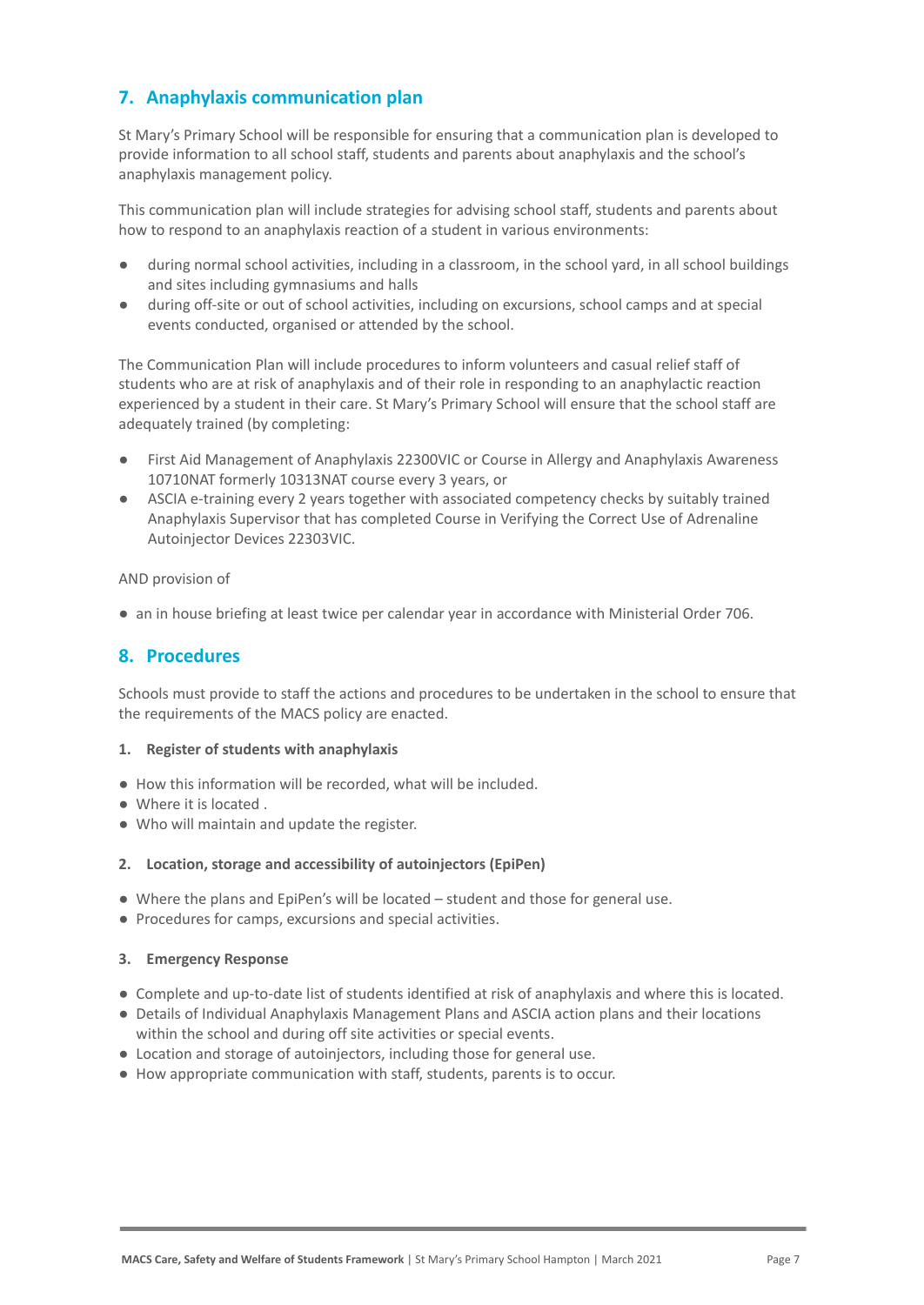#### **4. Staff training**

- Expectations in the school for training and how this will be done.
- How the records of training will be maintained and by whom.
- Who are the anaphylaxis supervisors in the school.

#### **5. Communication plan**

- Outline the practices within the school for the following.
- Raising staff awareness arrangements for twice yearly briefing, regular briefings, induction of new staff, CRT staff, etc.
- Raising student awareness Use of fact sheets, posters with messages about anaphylaxis, peer support, etc.
- Working with parents developing open, cooperative relationships with parents, how information will be shared; requesting and updating medical information.
- Methods for raising school community awareness e.g. Newsletter, website, information nights, assemblies.

# Anaphylaxis Support Resources

Anaphylaxis Support Resource 1: Individual Anaphylaxis Management Plan

Anaphylaxis Support Resource 2: Risk Assessment Checklist for camps, excursions, etc.

Anaphylaxis Support Resource 3: Annual risk assessment checklist

#### **Related policies**

Asthma Management Policy

Emergency Management Plan

First Aid Policy

Distribution of Medicines Policy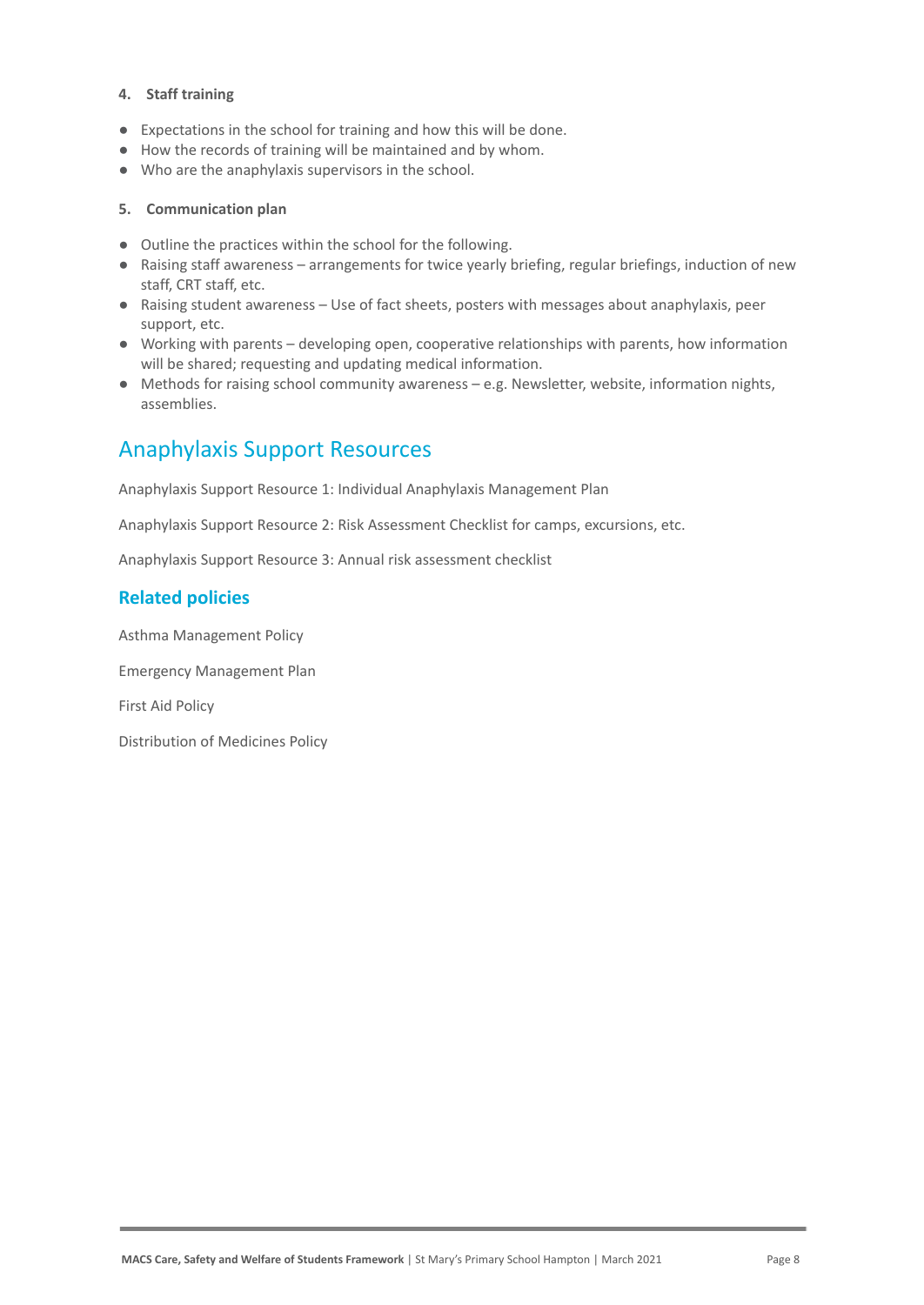# Appendix A: Risk Minimisation strategies for schools

## **In-school settings**

ľ

Т

## Learning Areas/Classrooms

| 1. | A copy of each student's Individual Anaphylaxis Management Plan will be easily accessible kept<br>in the classrooms, staffroom, offices and first aid rooms                                                                                                                                                                                                                                                                                                  |  |
|----|--------------------------------------------------------------------------------------------------------------------------------------------------------------------------------------------------------------------------------------------------------------------------------------------------------------------------------------------------------------------------------------------------------------------------------------------------------------|--|
| 2. | Where food-related activities are planned, staff will liaise with parents ahead of time                                                                                                                                                                                                                                                                                                                                                                      |  |
| 3. | Use non-food treats where possible, but if food treats are used in class it is recommended that<br>parents of students with food allergy provide a treat box with alternative treats. Alternative<br>treat boxes should be clearly labelled and only handled by the student.                                                                                                                                                                                 |  |
| 4. | Staff will not provide food items from external sources to students who are at risk of<br>anaphylaxis                                                                                                                                                                                                                                                                                                                                                        |  |
| 5. | Lunch box items/Treats from other students in class should not contain the substances to<br>which the student is allergic. Staff will avoid the use of food items as 'treats.'                                                                                                                                                                                                                                                                               |  |
| 6. | Products labelled as containing specific allergens known to impact students e.g. 'may contain<br>traces of nuts' should not be served to students allergic to nuts. Products labelled 'may contains<br>milk or egg' should not be served to students with milk or egg allergy.                                                                                                                                                                               |  |
| 7. | Staff will be aware of possible hidden allergens in food and other substances used in cooking,<br>food technology, science and art classes including packaging e.g. peanut butter containers, egg<br>containers etc.                                                                                                                                                                                                                                         |  |
| 8. | All cooking utensils, preparation dishes, plates, knives and forks etc. will be washed and cleaned<br>thoroughly after preparation of food and cooking                                                                                                                                                                                                                                                                                                       |  |
| 9. | St Mary's Primary School acknowledges that children with food allergy need special care when<br>cooking or doing food technology. St Mary's Primary School will liaise with parents prior to the<br>student undertaking these activities/subjects. St Mary's Primary School will utilise the resources<br>available to support decision making processes noting that helpful information is available at:<br>www.allergyfacts.org.au/images/pdf/foodtech.pdf |  |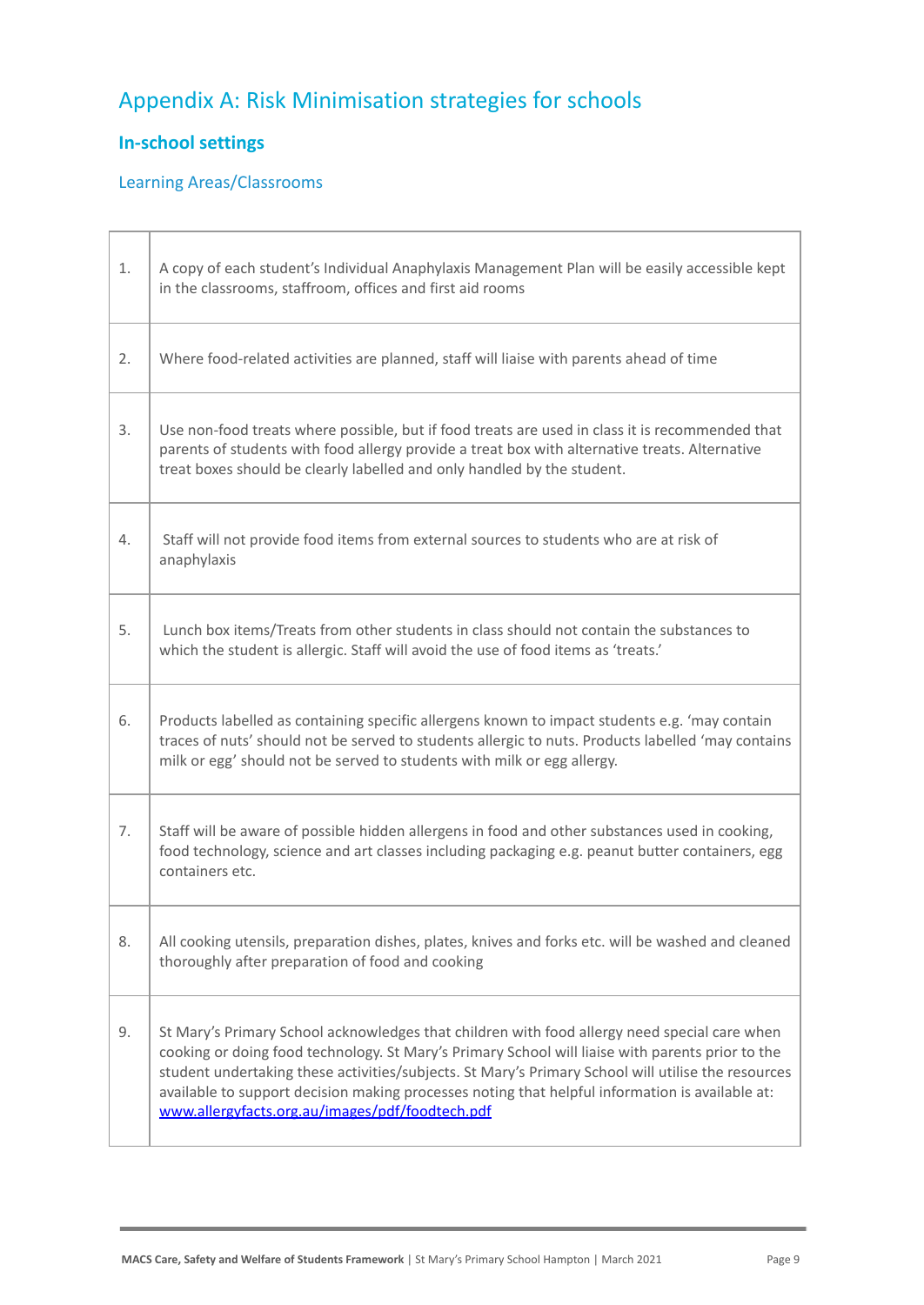| 10.<br>importance of washing hands, eating their own food and not sharing food |     | St Mary's Primary School will regularly undertake discussions with students about the                                                                                                                                                                                                                                                                                        |
|--------------------------------------------------------------------------------|-----|------------------------------------------------------------------------------------------------------------------------------------------------------------------------------------------------------------------------------------------------------------------------------------------------------------------------------------------------------------------------------|
|                                                                                | 11. | The First Aid Coordinator will inform emergency teachers, specialists, teachers and volunteers<br>of the names of any students at risk of anaphylaxis, the location of each student's Individual<br>Anaphylaxis Management Plan and EpiPen, the School's Anaphylaxis Policy and each person's<br>responsibility in managing an incident i.e. seeking a trained staff member. |

# School Grounds

| 1. | St Mary's Primary School will regularly review plans to ensure that sufficient school staff trained<br>in the administration of the adrenaline autoinjector (i.e. EpiPen®) are on yard duty and be able to<br>access and autoinjector and respond quickly to an allergic reaction if needed.                                                                                                                                                                                       |  |
|----|------------------------------------------------------------------------------------------------------------------------------------------------------------------------------------------------------------------------------------------------------------------------------------------------------------------------------------------------------------------------------------------------------------------------------------------------------------------------------------|--|
| 2. | St Mary's Primary School will review processes to ensure that EpiPens and Individual Anaphylaxis<br>Plans are easily accessible from the school grounds                                                                                                                                                                                                                                                                                                                            |  |
| 3. | St Mary's Primary School will have an emergency response procedure and communication plan is<br>in place for Staff on Staff Duty so medical information can be retrieved quickly if an allergic<br>reaction occurs in the yard. All staff will be aware of the school process for seeking support<br>(notify the general office/first aid team) if an anaphylactic reaction occurs during recess or lunch<br>time. All yard duty staff carrying emergency cards in yard-duty bags. |  |
| 4. | Staff on duty will be able to identify by face those students at risk of anaphylaxis                                                                                                                                                                                                                                                                                                                                                                                               |  |
| 5. | Students with anaphylactic responses to insects will be encouraged to stay away from water or<br>flowering plants                                                                                                                                                                                                                                                                                                                                                                  |  |
| 6. | St Mary's Primary School will ensure lawns are regularly mowed and bins are covered                                                                                                                                                                                                                                                                                                                                                                                                |  |
| 7. | Students are to keep drinks and food covered while outdoors                                                                                                                                                                                                                                                                                                                                                                                                                        |  |

# Special Events (e.g. sporting events, incursions, class parties, etc)

1. St Mary's Primary School will ensure that sufficient staff, who have been trained in the administration of an autoinjector, are supervising students to be able to respond quickly to an anaphylactic reaction if required.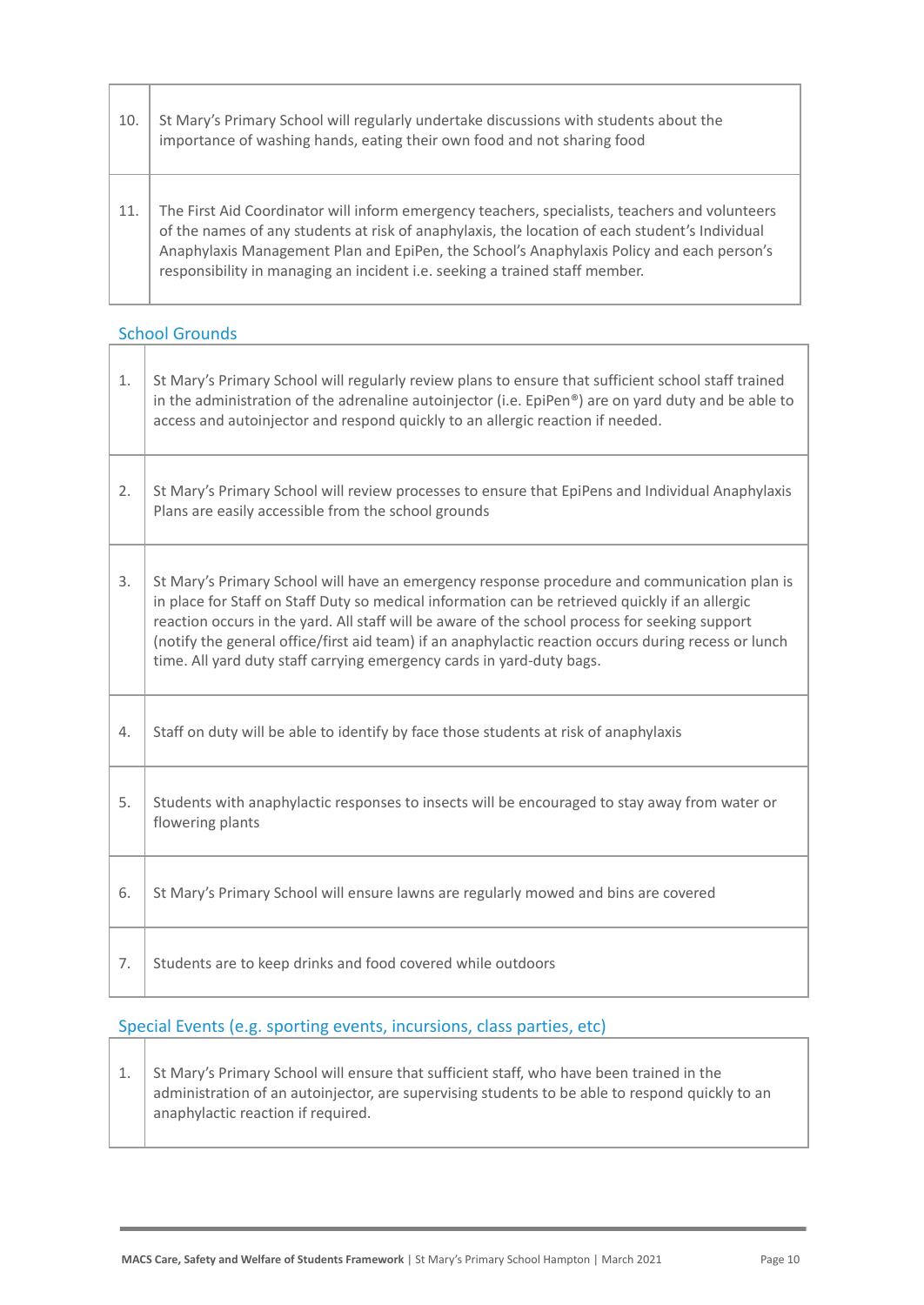| 2. | Staff will avoid using food in activities or games or as rewards                                                                                                                                                                                                                                                                                                                                                                                                                                                                                                                                                                                                          |  |
|----|---------------------------------------------------------------------------------------------------------------------------------------------------------------------------------------------------------------------------------------------------------------------------------------------------------------------------------------------------------------------------------------------------------------------------------------------------------------------------------------------------------------------------------------------------------------------------------------------------------------------------------------------------------------------------|--|
| 3. | St Mary's Primary School will consult with parents in advance of planned special events to either<br>develop an alternative food menu or request the parent to send a meal for the student/s at risk                                                                                                                                                                                                                                                                                                                                                                                                                                                                      |  |
| 4. | Parents of other students will be informed in advance about foods that may cause allergic<br>reactions in students at risk and request that they avoid providing students with treats containing<br>known allergens whilst they are at a special school event                                                                                                                                                                                                                                                                                                                                                                                                             |  |
| 5. | Party balloons will not be used if a student has an allergy to latex                                                                                                                                                                                                                                                                                                                                                                                                                                                                                                                                                                                                      |  |
| 6  | Where students from other schools are participating in an event at St Mary's Primary School, staff<br>will consider requesting information from the participating schools about any students who will<br>be attending the event who are at risk of anaphylaxis. In this instance, staff will seek agreement<br>on strategies to minimise the risk of a reaction while the student is visiting the school. This should<br>include a discussion of the specific roles and responsibilities of the host and visiting school.<br>Students at risk of anaphylaxis will be required to bring their own adrenaline autoinjector with<br>them to events outside their own school. |  |

## **Out-of-school settings/Excursions/Camps/Tours**

St Mary's Primary School will determine which of the strategies set out below apply in the specific context for the out of-school setting involved in the planned activity. The strategies that are appropriate will be determined with consideration of factors such as the age and independence of the student, the facilities and activities available, and the general environment. Not all strategies will be relevant for each school activity.

## Travel to and from school by bus

1. School staff will consult with parents of students at risk of anaphylaxis and the bus service provider to ensure that appropriate risk minimisation strategies are in place to manage an anaphylactic reaction should it occur on the way to or from the school or venue on the bus. This includes the availability and administration of an adrenaline autoinjector. The adrenaline autoinjector and ASCIA Action Plan for Anaphylaxis must be with the student on the bus even if this child is deemed too young to carry an adrenaline autoinjector on their person at school.

## Field trips/excursions/sporting events

1. Risk Assessment will be undertaken for each individual student attending. If a student/s at risk of anaphylaxis is attending, sufficient school staff supervising the special event will be trained in the administration of an adrenaline autoinjector and be able to respond quickly to an anaphylactic reaction if required.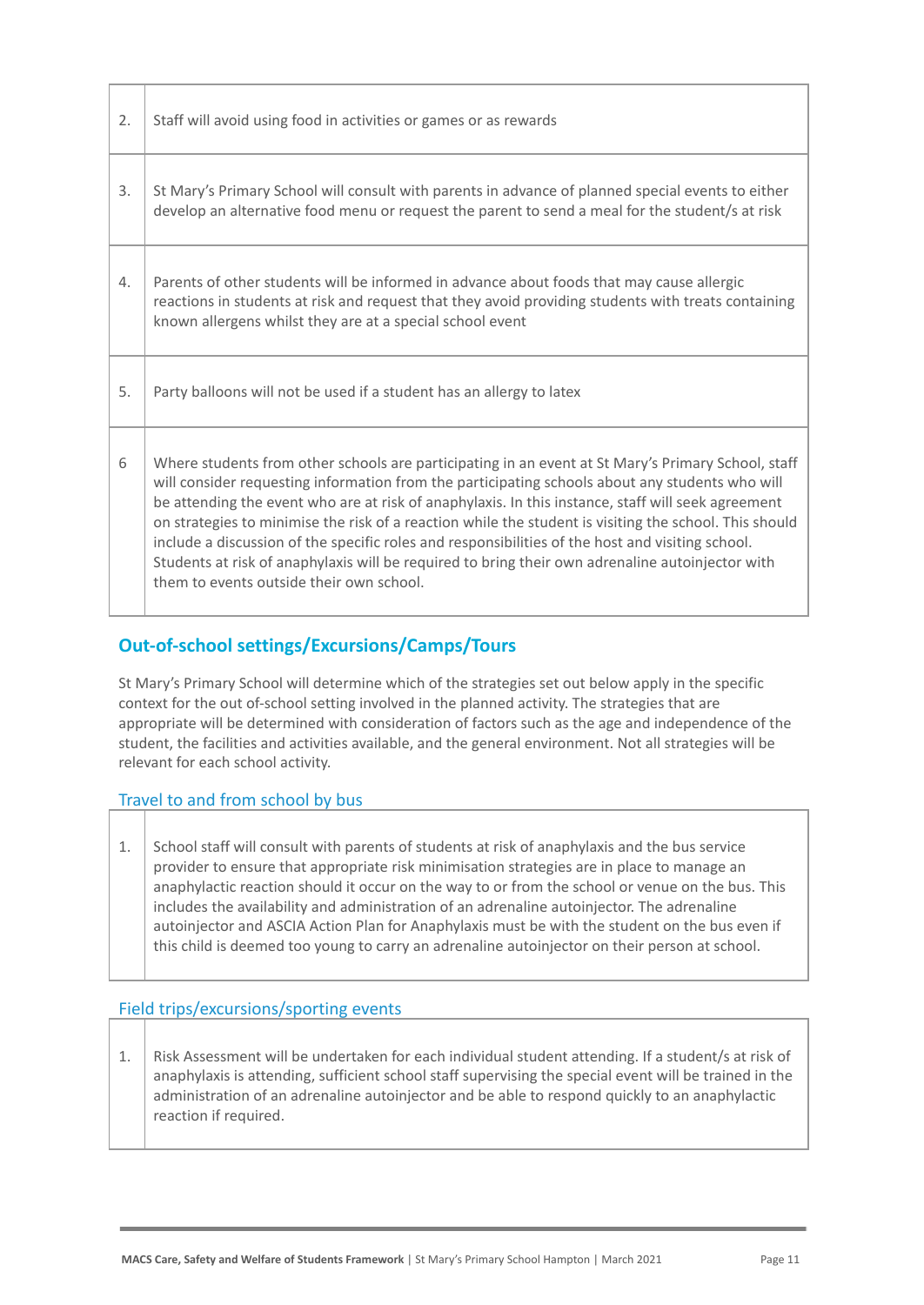| 2. | A school staff member or team of school staff trained in the recognition of anaphylaxis and the<br>administration of the adrenaline autoinjector will attend field trips or excursions.                                                                                                                                                                                                                                                                                                                                                                                                                             |  |
|----|---------------------------------------------------------------------------------------------------------------------------------------------------------------------------------------------------------------------------------------------------------------------------------------------------------------------------------------------------------------------------------------------------------------------------------------------------------------------------------------------------------------------------------------------------------------------------------------------------------------------|--|
| 3. | School staff and venue staff should avoid using food in activities or games, including as rewards                                                                                                                                                                                                                                                                                                                                                                                                                                                                                                                   |  |
| 4. | The adrenaline autoinjector and a copy of the individual ASCIA Action Plan for Anaphylaxis for<br>each student at risk of anaphylaxis should be easily accessible and school staff must be aware of<br>their exact location.                                                                                                                                                                                                                                                                                                                                                                                        |  |
| 5. | For each field trip, excursion etc, a risk assessment will be undertaken for each individual student<br>attending who is at risk of anaphylaxis. The risks may vary according to the number of<br>anaphylactic students attending, the nature of the excursion/sporting event, size of venue,<br>distance from medical assistance, the structure of excursion and corresponding staff-student<br>ratio. All school staff members present during the field trip or excursion will be made aware of<br>the identity of any students attending who are at risk of anaphylaxis and be able to identify them<br>by face. |  |
| 6. | Staff in charge should consult parents of anaphylactic students in advance to discuss issues that<br>might arise, to develop an alternative food menu or request the parent provide a meal (if<br>required)                                                                                                                                                                                                                                                                                                                                                                                                         |  |
| 7. | In rare cases where the school deems it necessary, parents may be invited to accompany their<br>child on field trips and/or excursions. This will be discussed with parents as one possible strategy<br>for supporting the student who is at risk of anaphylaxis.                                                                                                                                                                                                                                                                                                                                                   |  |
| 8. | Prior to the excursion taking place, school staff should consult with the student's parents and<br>medical practitioner (if necessary) to review the student's Individual Anaphylaxis Management<br>Plan to ensure that it is up to date and relevant to the particular excursion activity.                                                                                                                                                                                                                                                                                                                         |  |
| 9. | If the field trip, excursion or special event is being held at another school then that school should<br>be notified ahead of time that a student at risk of anaphylaxis will be attending, and appropriate<br>risk minimisation strategies discussed ahead of time so that the roles and responsibilities of the<br>host and visiting school are clear. Students at risk of anaphylaxis should take their own adrenaline<br>autoinjector with them to events being held at other schools.                                                                                                                          |  |

T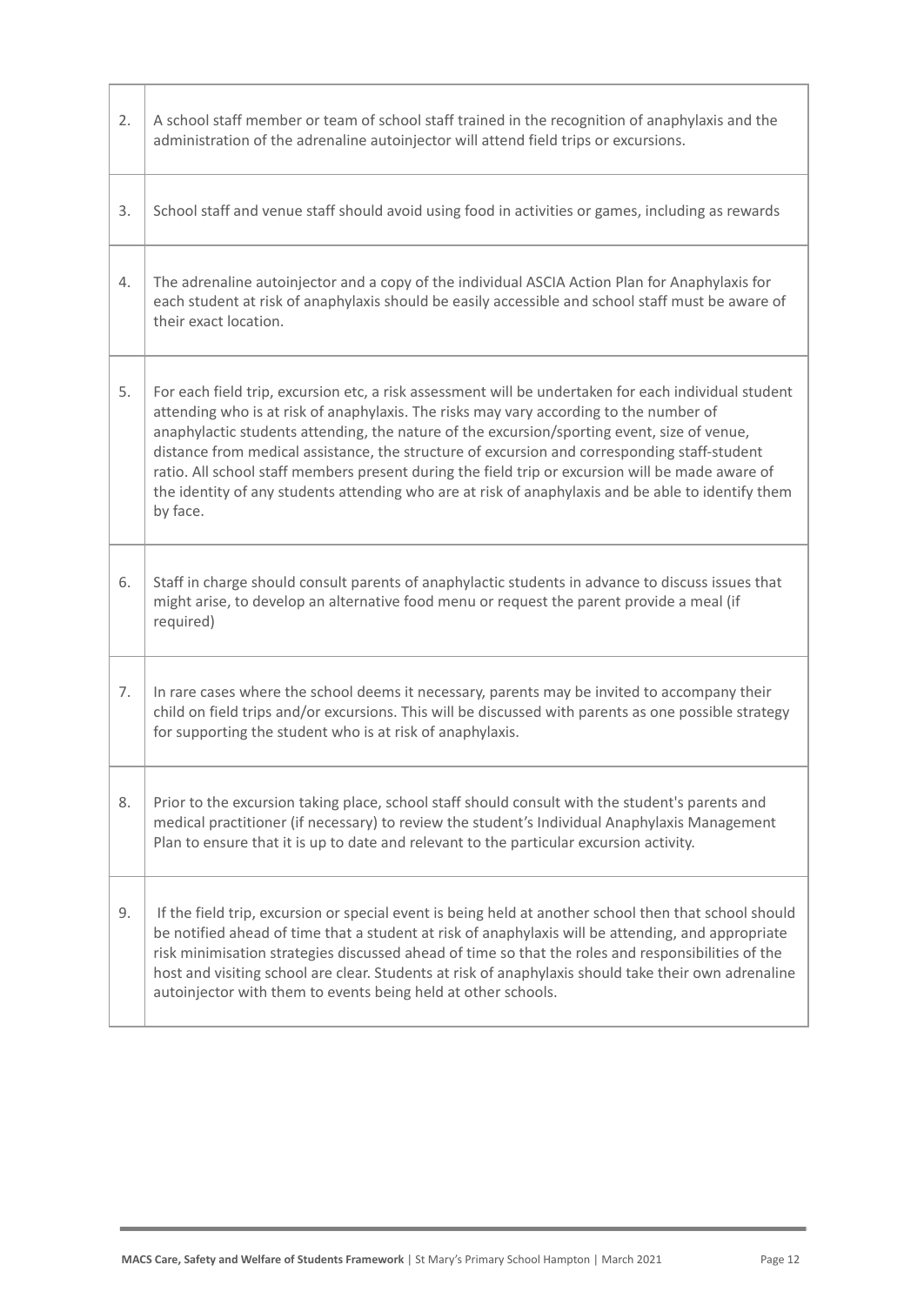## Camps or Remote Settings

| 1. | Prior to engaging a camp owner/operator's services St Mary's Primary School will make<br>enquiries as to whether the operator can provide food that is safe for any anaphylactic<br>students that may be attending. If a camp owner/operator/camp cook cannot provide this<br>confirmation in writing to the school, St Mary's Primary School will not sign any written<br>disclaimer or statement from a camp owner/operator that indicates that the owner/operator is<br>unable to provide food which is safe for students at risk of anaphylaxis. Where this attestation<br>is not provided in writing, then the school will strongly consider using an alternative service<br>provider as a reasonable step in discharging its duty of care to the student/s at risk of<br>anaphylaxis due to food allergens. |
|----|-------------------------------------------------------------------------------------------------------------------------------------------------------------------------------------------------------------------------------------------------------------------------------------------------------------------------------------------------------------------------------------------------------------------------------------------------------------------------------------------------------------------------------------------------------------------------------------------------------------------------------------------------------------------------------------------------------------------------------------------------------------------------------------------------------------------|
| 2. | St Mary's Primary School will conduct a risk assessment and develop a risk management<br>strategy for any student/s at risk of anaphylaxis while they are on camp. This will be developed<br>in consultation with parents/carers of students at risk of anaphylaxis and camp<br>owners/operators prior to the camp's commencement.                                                                                                                                                                                                                                                                                                                                                                                                                                                                                |
| 3. | St Mary's Primary School's staff will consult with the parents of students at risk of anaphylaxis<br>and where appropriate, the camp owner/operator to ensure that appropriate procedures are in<br>place to manage an anaphylactic reaction should it occur. If these procedures are deemed to be<br>inadequate, further discussions, planning and implementation will be undertaken in order for<br>the school to adequately discharge its non-delegable duty of care.                                                                                                                                                                                                                                                                                                                                          |
| 4. | If St Mary's Primary School has concerns about whether the food provided on a camp will be<br>safe for students at risk of anaphylaxis, it will raise these concerns with the camp<br>owner/operator and consider alternative means for providing food for those student/s at risk<br>of anaphylaxis                                                                                                                                                                                                                                                                                                                                                                                                                                                                                                              |
| 5. | The use of substances containing known allergens should be avoided where possible                                                                                                                                                                                                                                                                                                                                                                                                                                                                                                                                                                                                                                                                                                                                 |
| 6. | Prior to the camp taking place school staff should consult with the student's parents to review<br>the Individual Anaphylaxis Management Plan/s to ensure that it is up to date and relevant to<br>the circumstances of the particular camp. Schools will seek parental support to advise students<br>with allergies to insects to wear closed shoes and long-sleeved garments when outdoors and<br>encouraged them to stay away from water or flowering plants.                                                                                                                                                                                                                                                                                                                                                  |
| 7. | St Mary's Primary School will ensure that the student's adrenaline autoinjector, Individual<br>Anaphylaxis Management Plan, including the ASCIA Action Plan for Anaphylaxis and a mobile<br>phone are taken on camp. If mobile phone access is not available, an alternative method of<br>communication in an emergency will be considered, e.g. a satellite phone. All staff attending<br>camp should familiarise themselves with the students' Individual Anaphylaxis Management<br>Plans AND plan emergency response procedures for anaphylaxis prior to camp and be clear<br>about their roles and responsibilities in the event of an anaphylactic reaction.                                                                                                                                                 |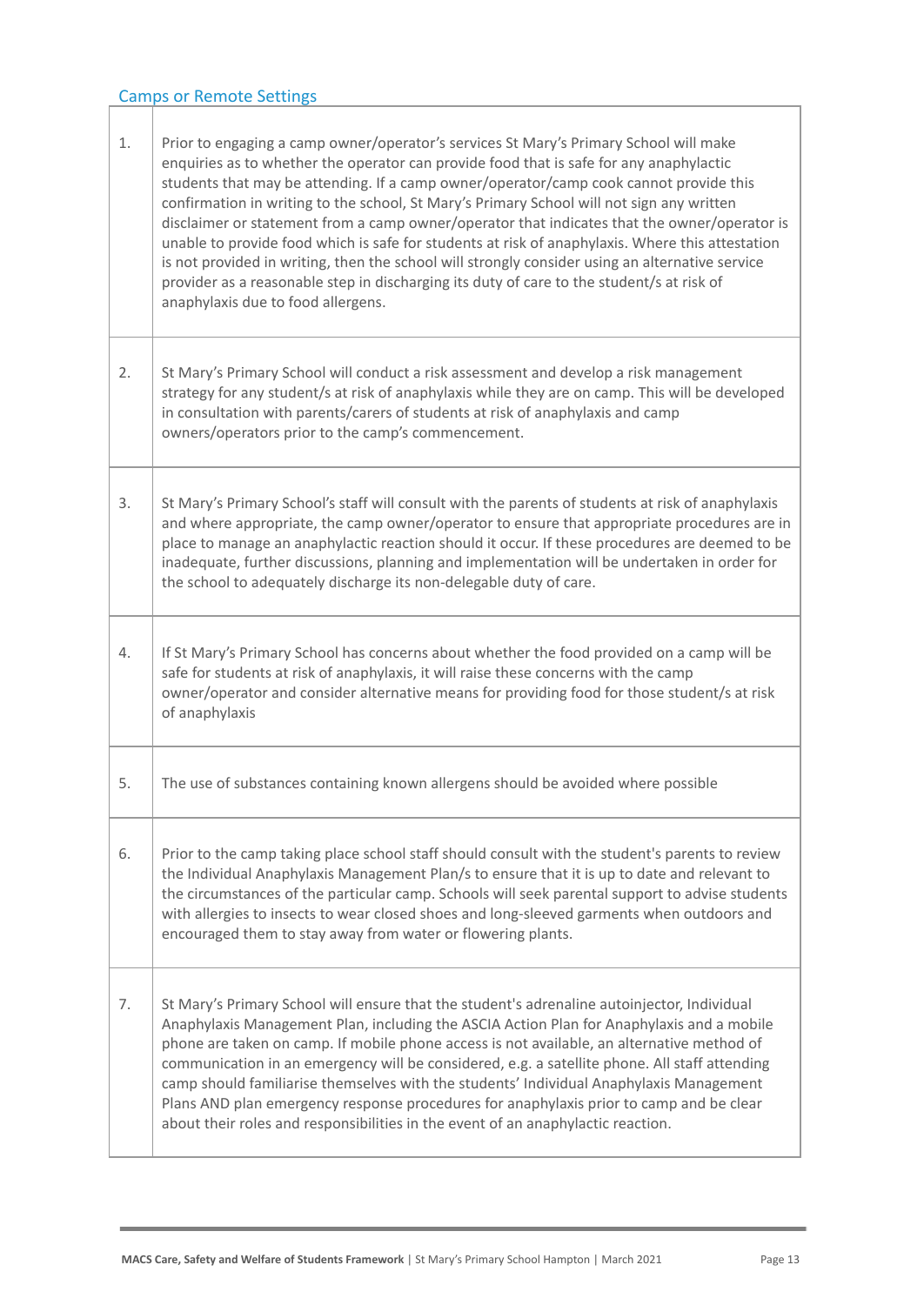| 8.  | St Mary's Primary School will conduct a risk assessment prior to excursions/school camps which<br>will include contact with local emergency services and hospitals well before the camp to<br>provide details of any medical conditions of students, location of camp and location of any<br>off-camp activities. Contact details of emergency services will be available for school staff as<br>part of the emergency response procedures developed for the camp. Camp activities will be<br>reviewed to avoid activities that use known allergens (cooking, craft etc) |
|-----|--------------------------------------------------------------------------------------------------------------------------------------------------------------------------------------------------------------------------------------------------------------------------------------------------------------------------------------------------------------------------------------------------------------------------------------------------------------------------------------------------------------------------------------------------------------------------|
| 9.  | Autoinjectors should remain close to the students and staff must be aware of its location at all<br>times.                                                                                                                                                                                                                                                                                                                                                                                                                                                               |
| 10. | General use Autoinjectors will be included in camp first aid kits as a back-up device in the event<br>of an emergency.                                                                                                                                                                                                                                                                                                                                                                                                                                                   |
| 11. | Staff will consider exposure to allergens when students are consuming food during travel on<br>bus/plane/etc. and whilst in cabins/tents/dormitories/etc.                                                                                                                                                                                                                                                                                                                                                                                                                |

#### Work Experience

1. St Mary's Primary School will involve parents, the student and the work experience employer in discussions regarding risk management prior to a student at risk of anaphylaxis attending work experience. The employer and relevant staff must be shown the ASCIA Action Plan for Anaphylaxis and how to use the adrenaline autoinjector in case the work experience student shows signs of an allergic reaction whilst at work experience. It may be helpful for the teacher and the student to do a site visit before the student begins placement.